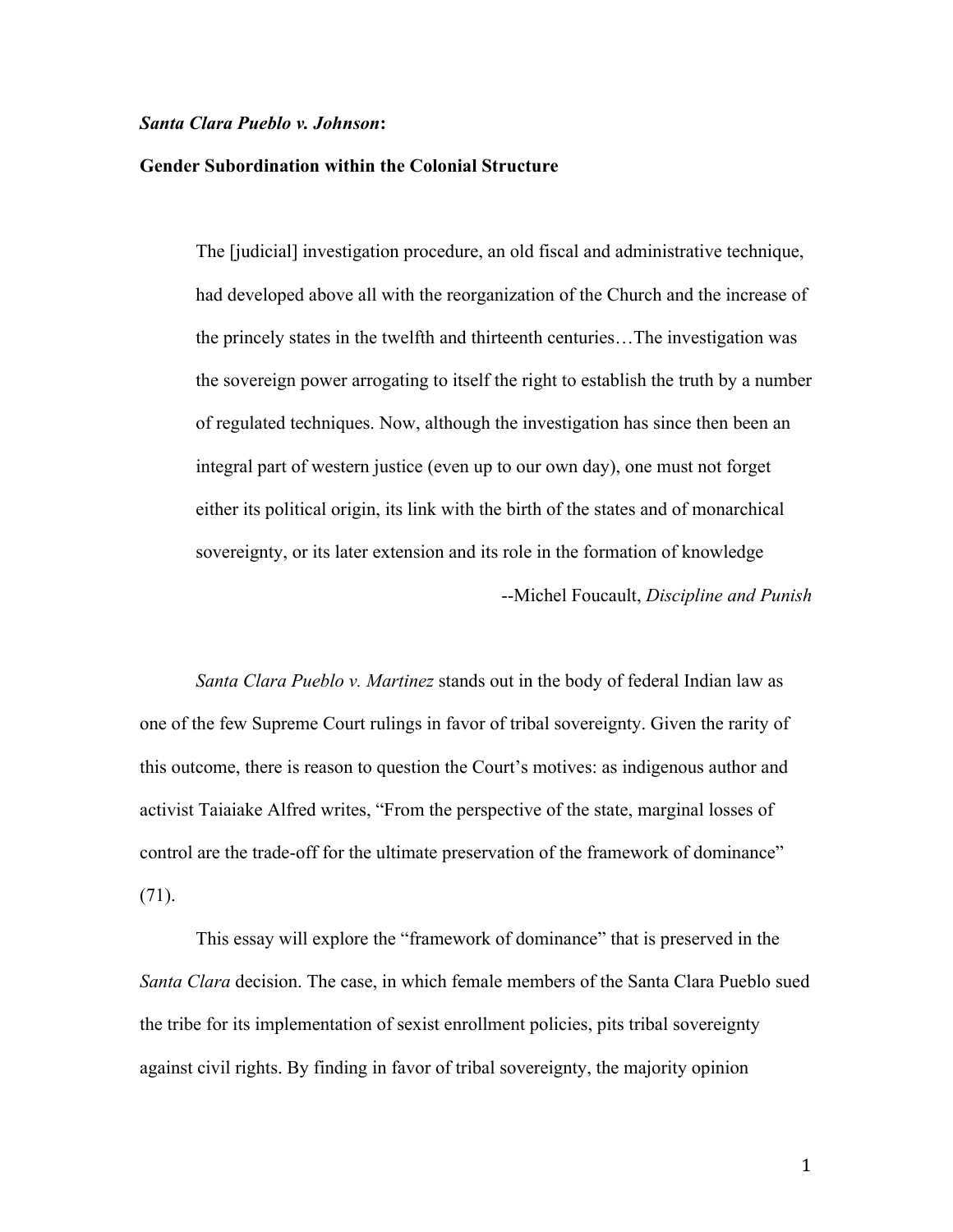implicitly sanctions a social structure that, I will argue, replicates the colonialist framework on which federal Indian law is based. A comparative reading of *Santa Clara Pueblo* and *Johnson v. M'Intosh*, a case from around 150 years earlier that is considered foundational to federal Indian law, will be used to examine this colonialist framework and the ideologies that support it.

The colonialist framework, I will argue, is dependent upon the Western notion of identity as oppositional and hierarchical. This conceptualization creates a culture of competition in which the stratified distribution of status and resources is justified in essentialist terms, particularly those of race and gender. The naturalization of hierarchy legitimates and is legitimated by the use of force against those at the bottom. This structure stands in stark contrast to the values of traditional Indigenous American societies, in which we find potential antidotes for some of America's most fundamental flaws.

Both *Johnson* and *Santa Clara* are centered around the question of resource distribution; they each involve a sovereign body that has taken the right of access to a resource away from a minoritized identity group—respectively, Indians and women. In each case, the Court considers its own right to overrule the decision of the sovereign, and finds that it cannot. Thus, both decisions ultimately protect sovereign power at the expense of individual rights.

*Johnson* involves two competing claims to land title. The plaintiffs, Johnson and Graham, had purchased the land in question before the American Revolution directly from the chiefs of the Illinois and Piankeshaw Indian nations. The defendant, McIntosh, was granted the same land by the United States government following the War. In Chief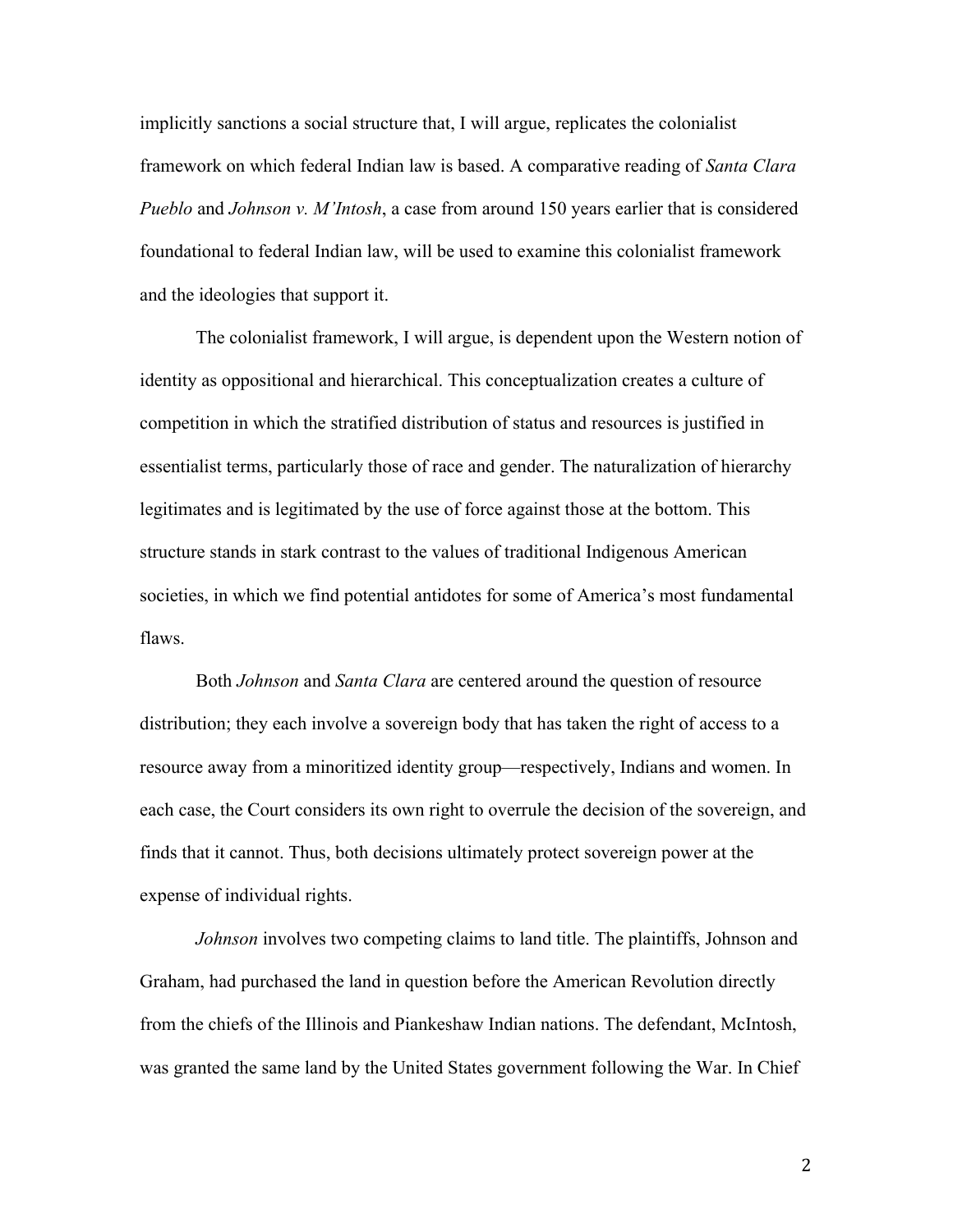Justice Marshall's own words, "The inquiry, therefore, is, in a great measure, confined to the power of Indians to give, and of private individuals to receive, a title which can be sustained in the Courts of this country" (38). Thus, *Johnson* addresses the issue of racialized exclusion to the full rights of property.

In *Santa Clara*, the resources in question are tribal membership benefits. The tribal council had enacted an ordinance that gave membership rights exclusively to children of Santa Clara men—either children "born of marriages between members of the Santa Clara Pueblo" or "of marriages between male members of the Santa Clara Pueblo and non-members" (112). Children of Santa Clara women whose fathers were nonmembers could not themselves become members. Therefore, the case involved the gendered restriction of the right to pass tribal membership status and benefits to one's children.

Implicit in both cases, therefore, is a particular notion of identity as essential and oppositional: White/Indian, male/female. This conception of identity can be traced to the very foundations of the Western philosophical tradition—which, since its beginnings in antiquity, has been based in oppositions. Writes Nigel Tubbs in *History of Western Philosophy*:

In Ancient Greece the metaphysical relation and the social relation were held together in the immediacy of the ethical order. Truth and the social order were transparent in and as life and death. The master was true as the immediacy of what is, and the slave was error as the immediacy of what is not, or as death, the other to life (148).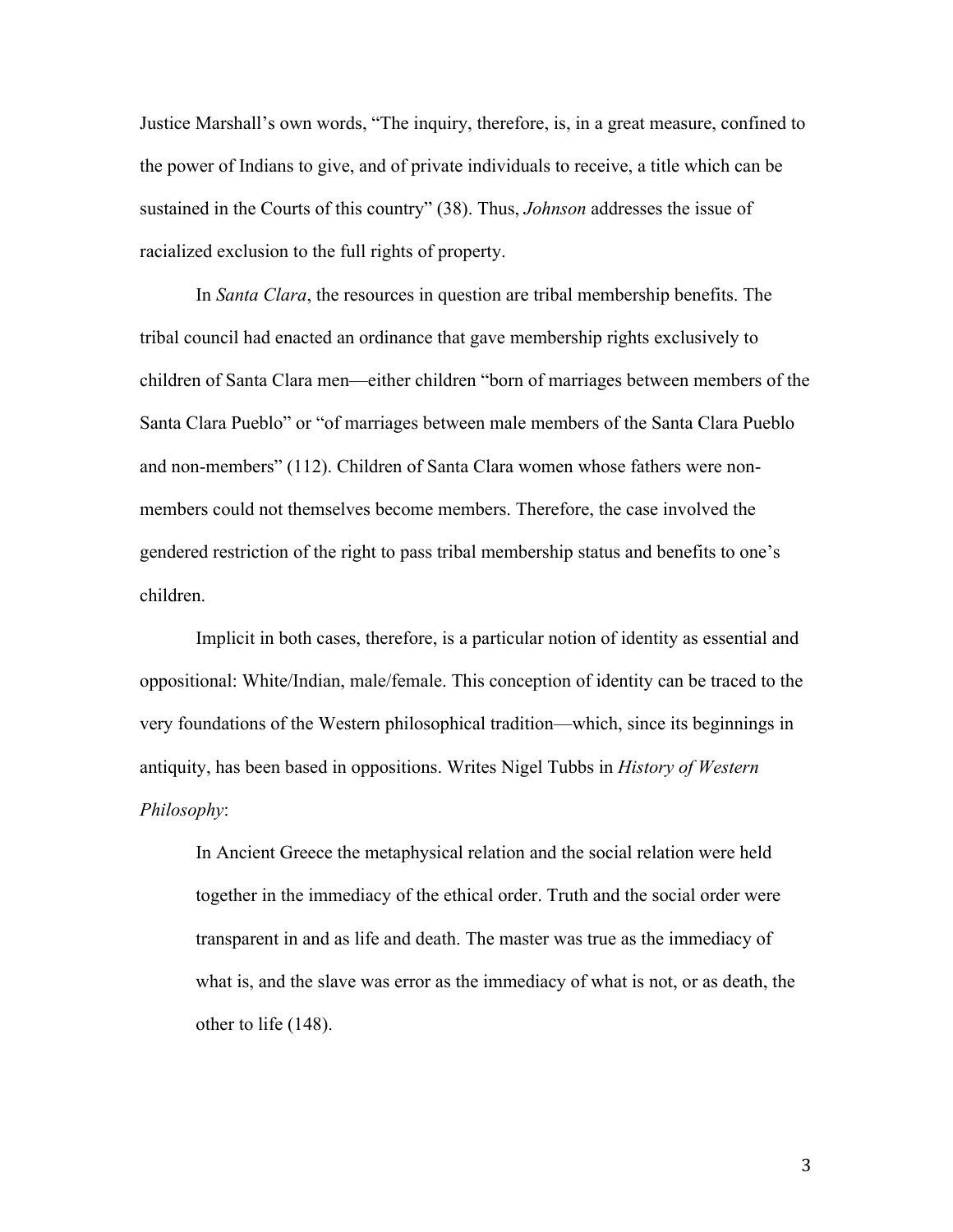Thus identity, in its simplest form, has always been understood as a hierarchical dichotomy: "Life is that which posits itself as *what is*, and over and against *what is not* (Tubbs 4). Life and death, the master and the slave: the Western Self has always been constructed through opposition, through a rejection of its other.

This dualistic conception simultaneously stabilizes and undermines the self. The antithetical nature of Western identity, seemingly so grounded and definite, is fundamentally paradoxical: self-definition through the negation of the other makes this other an inherent aspect of the self. Ultimately, "the I learns of the truth of its contradictory identity from that which it has until then seen as its absolute antithesis" (Tubbs 150). Thus the Western self, caught by its own definition in a perpetual crisis of identity, experiences a constant anxiety about the reality of its own existence. This anxiety has historically been repressed through the violent and oppressive treatment of others, which allows the self to maintain the illusion of its own superior essence (Tubbs 153).

This tendency towards violence and oppression have generally been directed at identity groups who are perceived as weak or lacking. The ideologies of colonialism and sexism, in their positing of an inferior "Other" who can be oppressed and dominated, have always gone hand-in-hand, as Freya Schiwy describes:

The colonial imaginary has employed gender as a metaphor and means of subalternization, a metaphor that resulted not only in the representation of territories as female virgin lands that the conquerors penetrated with the sword in hand. The gendering of colonial imaginaries has operated as a means of rendering European masculinity through Othering. That is, European and Caucasian men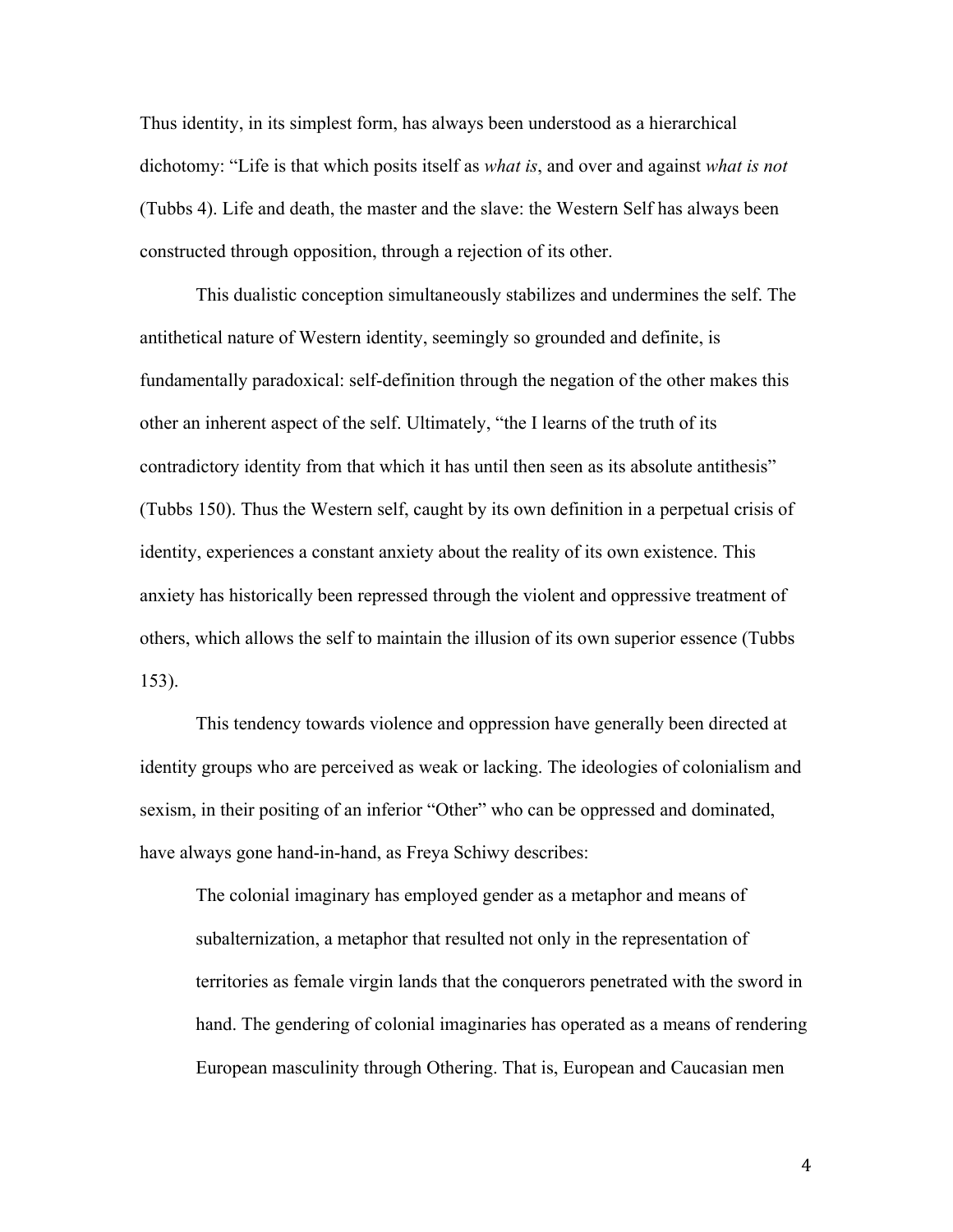have thought themselves in opposition to colonized (or postcolonial) men who have been represented as effeminate or as part of an irrational nature where nature itself is also bound up with tropes of femininity.

Thus, both women and people of color have been defined, in the West, by an essential lack—that of maleness or whiteness. This ideology of intrinsic white male superiority that permeates Western culture has been used to justify—or perhaps more accurately, to effectively *erase*—the violences perpetrated against both groups. Alfred writes, "Once we fully understand the idea of oppression, it doesn't take much further insight to see that [Native] men's inability to confront the real source of their disempowerment and weakness leads to compound oppression for [Native] women" (59). And, recognizing the interdependence of these structures, he notes: "Overcoming both the abuse of our nations by the state and the abuse to which Native women are subjected depends on our recognizing that the two are related" (119).

The framework of identity that underlies both *Johnson* and *Santa Clara* thus implicitly naturalizes the concept of hierarchy, particularly in terms of race and gender. More generally, the oppositional nature of Western identity gives rise to the notion that each individual is at odds with one another; the elevated self stands alone and apart, competing against, rather than cooperating with, other selves. Thus, the Western concept of self necessarily precludes concepts of community and the individual becomes fixated on personal gain through competition. Adrian Pabst writes:

The opposition of the one and the many seems perennial and perhaps even indelible. However, to oppose them is simply to assert that they represent contrary principles and that as such they are incompatible, producing conflict and violence.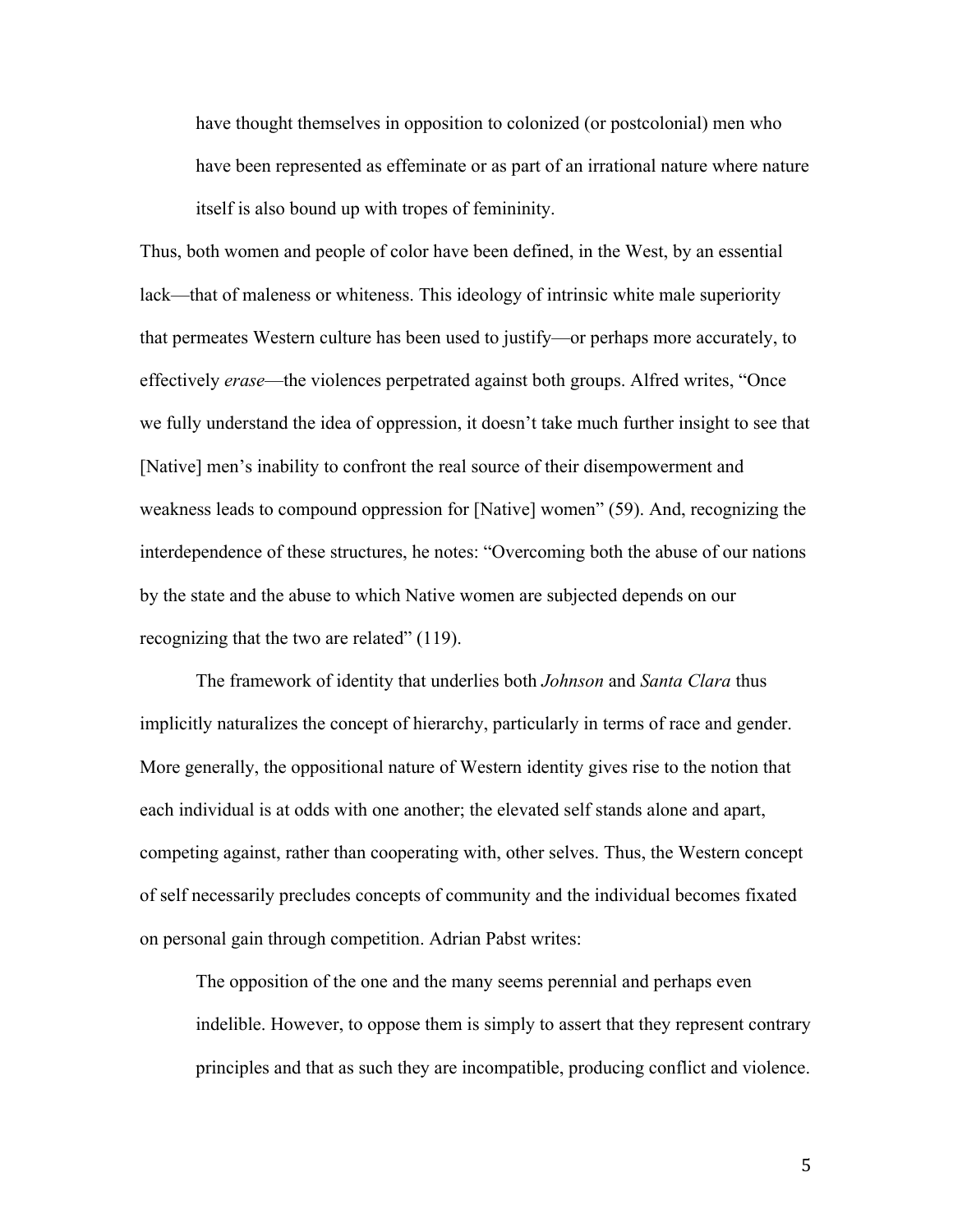This opposition is based upon the undemonstrated and unwarranted assumption that substance is prior to relation and that individuality is absolute… To subordinate reciprocal relation to individual substance is to elevate the selfidentity of individuals over above the commonality of being in which all things seem to share (xxx).

In contrast, Indigenous conceptions of self are intimately connected with and defined by notions of the collective. Eric Cheyfitz writes, "For the Indigenous person, identity is not located within the individual but flows in the relations *between* persons, making the 'we' not the 'I' the central form of recognition" (299). Thus there is no "other" against which notions of self are constructed—identity is not defined through the rejection of an opposite that is inferior or lacking. The interdependence of self and other which is so threatening to the West is not paradoxical in Indigenous thought.

Rather than as binaries, Native relations tend to be understood as forms of kinship, sets of "reciprocal family relations extended throughout the universe" (Cheyfitz 297). These relations are inclusive not only of people but of the natural world as well. The notions of interdependence and mutuality that underlay Native societies give rise to a concept of justice that is fundamentally different from its Western counterpart. Alfred explains,

[C]onsider the question of justice—the source of the notions of right and wrong that underpin all discussions of the nature and use of power. The dominant Western conception of justice is rooted in a fundamentally individualistic, materialistic ideal of equity or sameness. By contrast, indigenous notions of justice arose within the context of belief in a universal relationship among all the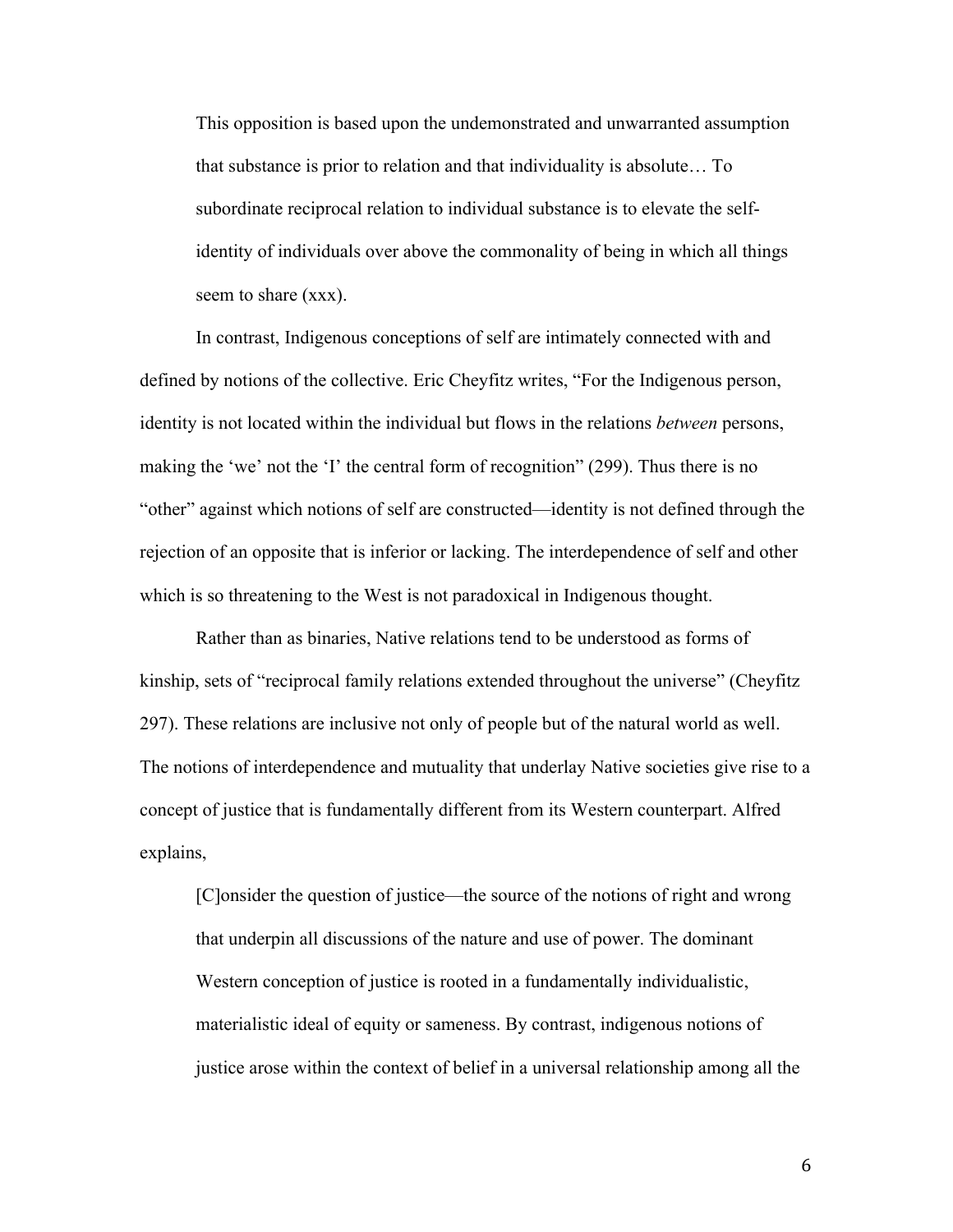elements that make up our universe. Native ideas centre on the imperative of respectful, balanced coexistence among all human, animal, and spirit beings, together with the earth. Justice is seen as a perpetual process of maintaining that crucial balance and demonstrating true respect for the power and dignity of each part of the circle of interdependency (66).

In the West, the individualistic approach to identity has led to notions of justice that are based around the protection of private property—a concept antithetical to "the traditional relationships of Indigenous American communities to land as the nonfungible matrix of the community" (Cheyfitz 292). The concept of competition as the basis for resource distribution inherently leads to distributive inequality—which has historically been legitimized as the natural outcome of individual differences in ability (Cheyfitz 293). This line of reasoning is vocalized in James Madison's *Federalist* 10, which argues for the protection of private property against any "wicked project" that would seek to distribute resources equally. *Federalist* 10, an important foundation of the U.S. constitution, goes on to argue that the protection of property rights should be the main concern of Government. Writes Cheyfitz, "That is to say, the first object of government is to protect the interests of the propertied class, with its implicit corollary: the more property, the more protection" (293).

Thus Western notions of government presuppose unequal representation of interests—because property and wealth are taken as measures of the inherent value of the individual. Cheyfitz contrasts this schema of government to those of Indigenous communities: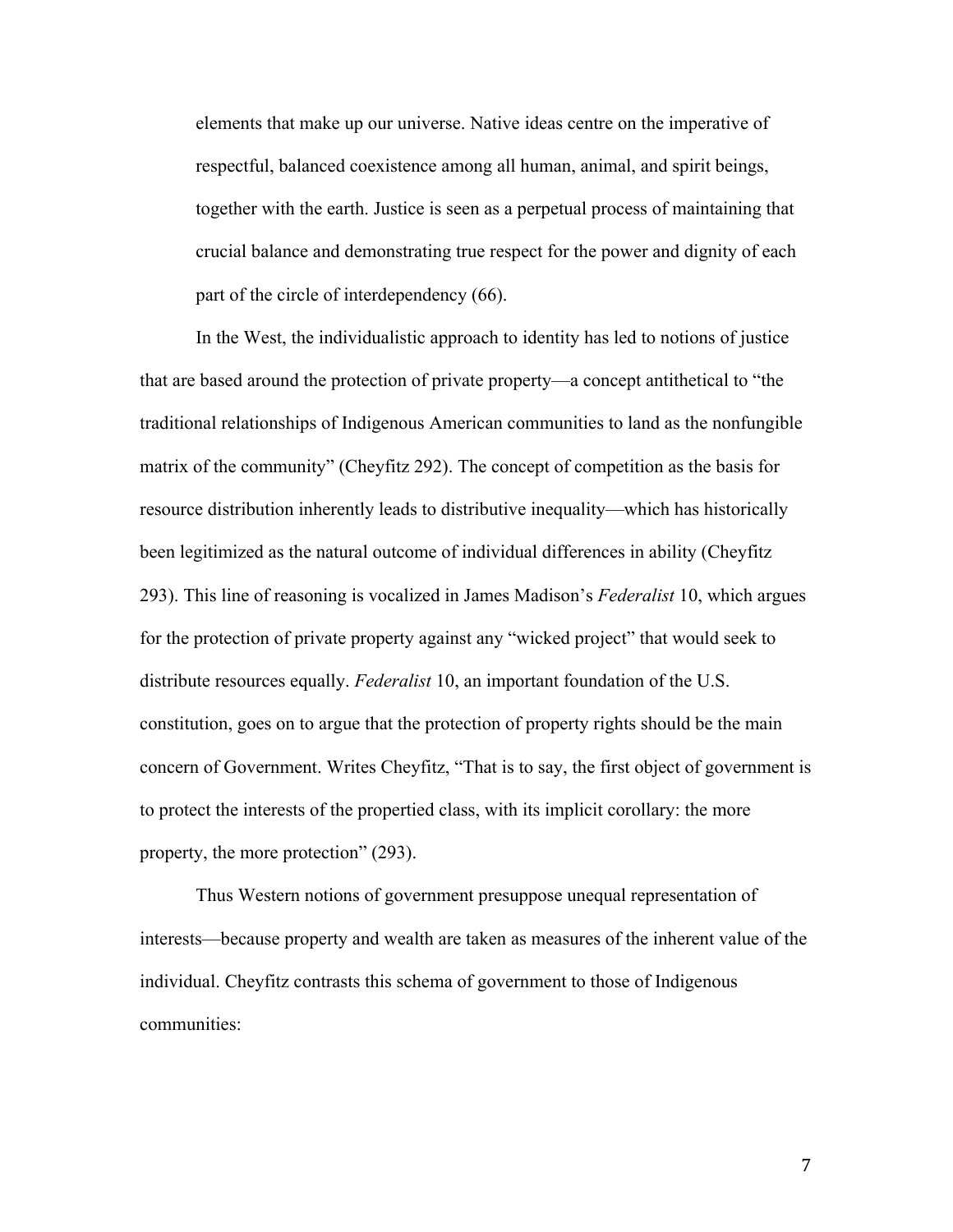[The] Indigenous, or kinship-based, relationship to land, which is antithetical to dominant Western ideas of social and economic life, increasingly stressing privatization, presupposes democratic forms of governance, based in consensus, that are antithetical to the representational governmental forms of Western capitalist democracies, located as they are in a majoritarian notion of power within which minority rights are formally but not necessarily substantively recognized. In Indigenous thinking, there are neither majorities nor minorities; there is only the collective (299).

In the Indigenous concept of government, therefore, there is no need for the concept of "natural" or civil rights—which are intended to impose limitations on governmental power in order to protect those whose interests are under- or unrepresented by the government.

Both *Johnson* and *Santa Clara* reveal the actual extent to which such rights limit governmental power. *Johnson* examines the legitimacy of the federal government's right "to grant the soil, while yet in possession of the natives" (41): if the government has the power "to extinguish the Indian title" (58). *Santa Clara* addresses the bounds of tribal sovereignty in determining tribal membership—specifically, the tribal government's power to deny membership on a discriminatory basis. In both cases the Court finds that the sovereign, as the ultimate source of authority, has the power to define its own principles of justice and legality and thus has no obligation to uphold individual rights where these rights contradict the sovereign's own interests.

The notions of justice and power that underlie these decisions are fundamentally Western. In contrast, "[T]he traditional indigenous view of power and justice has nothing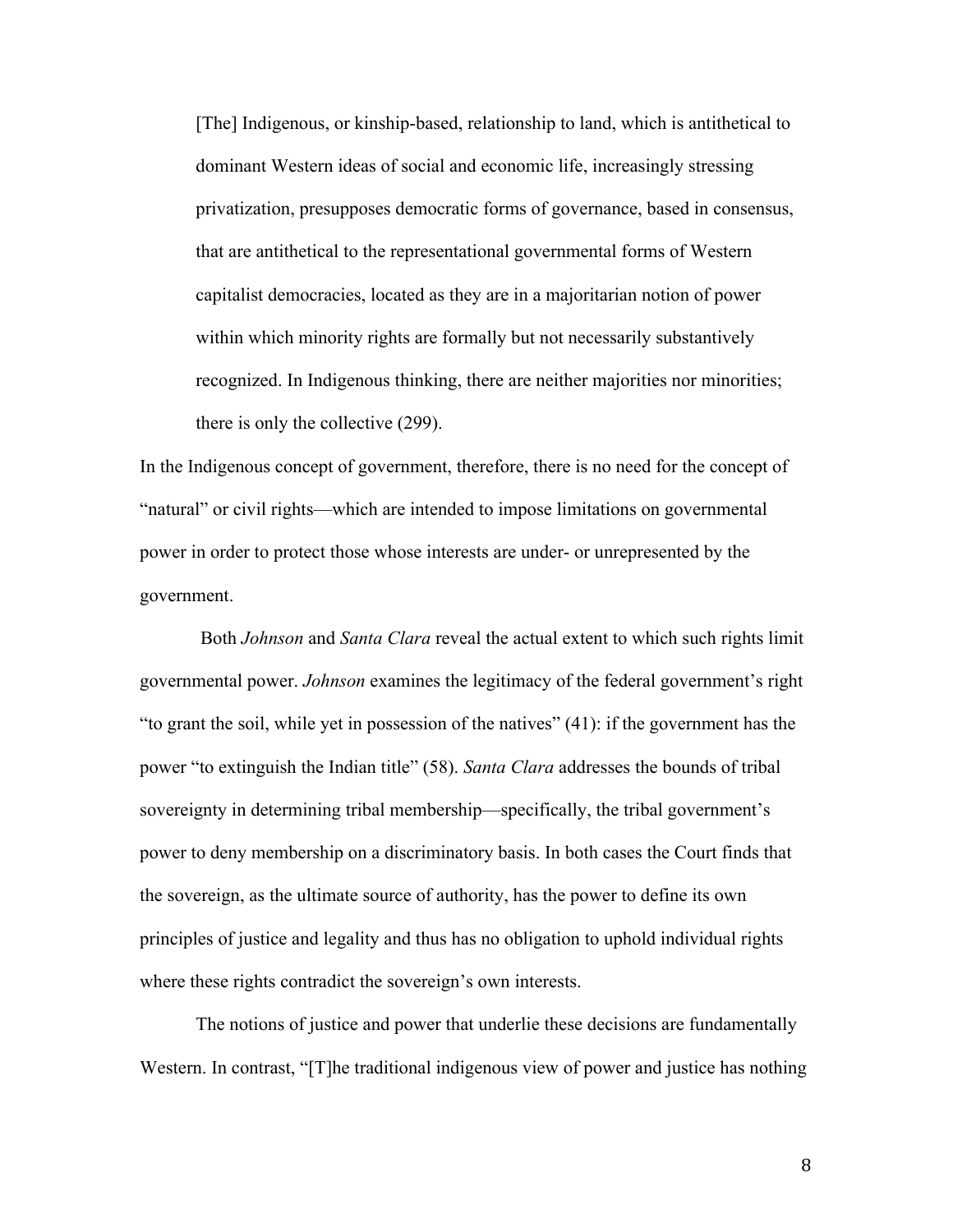to do with competition or status vis-à-vis others. It focuses on whether or not power is used in a way that contributes to the creation and maintenance of balance and peaceful coexistence in a web of relationships" (Alfred 73). The belief, in the West, in the ultimate power of the sovereign necessarily precludes the external evaluation of that power and the ends that it is used for.

With respect to its own limits, the Court posits itself as a derivative of the sovereign and thus finds that it has no authority to question the sovereign's actions or to act of its own accord. In *Johnson*, Marshall writes: "Conquest gives a title which the Courts of the conqueror cannot deny, whatever the private and speculative opinions of individuals may be, respecting the original justice of the claim which has been successfully removed" (59). And in *Santa Clara*, the Court finds that the Indian Civil Rights Act (ICRA), while explicitly stating that "No Indian tribe in exercising powers of self-government shall…deny to any person within its jurisdiction the equal protection of its laws" (115), does not give the Court authority to enforce this legislation. While it acknowledges that precedent establishes "the propriety of inferring a federal cause of action for the enforcement of civil rights, even when Congress has spoken in purely declarative terms," the decision declares: "These precedents…are simply not dispositive here" (117). Rather, it finds that "Two distinct and competing purposes are manifest in the provisions of the ICRA: In addition to its objective of strengthening the position of individual tribal members vis-à-vis the tribe, Congress also intended to promote the wellestablished federal 'policy of furthering Indian self-government'" (117). This second goal is interpreted to be of greater centrality to the ICRA; thus, the Court is "constrained to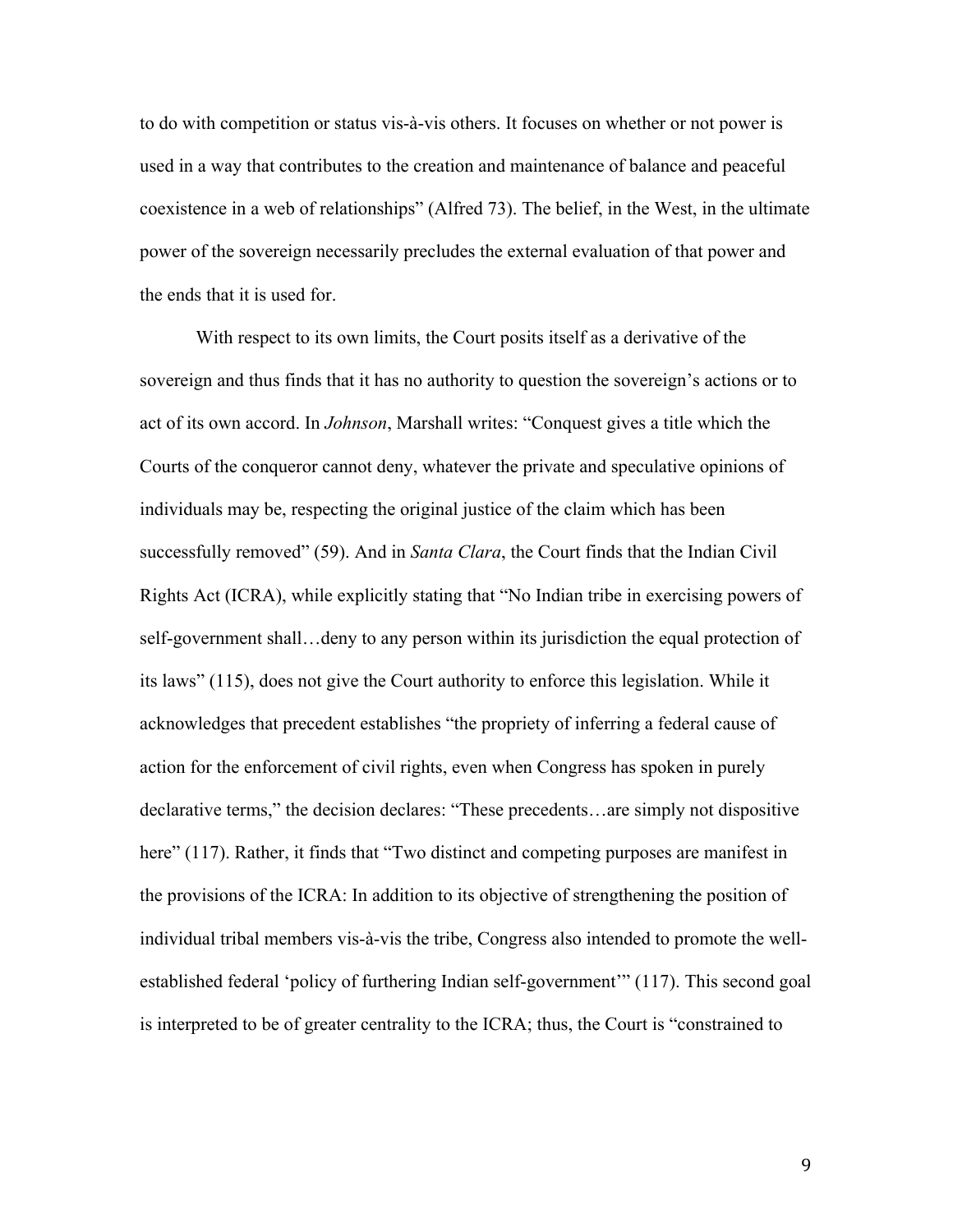find that [the Act] does not impliedly authorize actions for declaratory or injunctive relief against either the tribe or its officers" (124).

Finding for limitations on Court authority in the face of sovereignty, *Johnson* sets a precedent for the legality of power obtained through force. Despite Marshall's hesitation "to engage in the defence of those principles which Europeans have applied to Indian title" (60), he ultimately finds in *Johnson* that "The title by conquest is acquired and maintained by force. The conqueror prescribes its limits" (60). This is the logic of discovery doctrine, a concept that had been designed by European imperial powers in an effort to bring order to the potentially messy process of colonial conquest. Under discovery doctrine, "discovery gave title to the government by whose subjects, or by whose authority, it was made, against all other European governments" (39). *Johnson* finds that this doctrine necessarily leaves Native rights significantly "impaired" (40), and ultimately gives the discovering nation "an exclusive right to extinguish the Indian title of occupancy" (58). Finally, the decision remarks on the legality of conquest:

[I]f the principle has been asserted in the first instance, and afterwards sustained; if a country has been acquired and held under it; if the property of the great mass of the community originates in it, it becomes the law of the land, and cannot be questioned. So, too, with the concomitant principle, that the Indian inhabitants are to be considered merely as occupants,…to be deemed incapable of transferring the absolute title to others. However this restriction may be opposed to natural right, and to the usages of civilized nations, yet, if it be indispensible to that system under which the country has been settled, and be adapted to the actual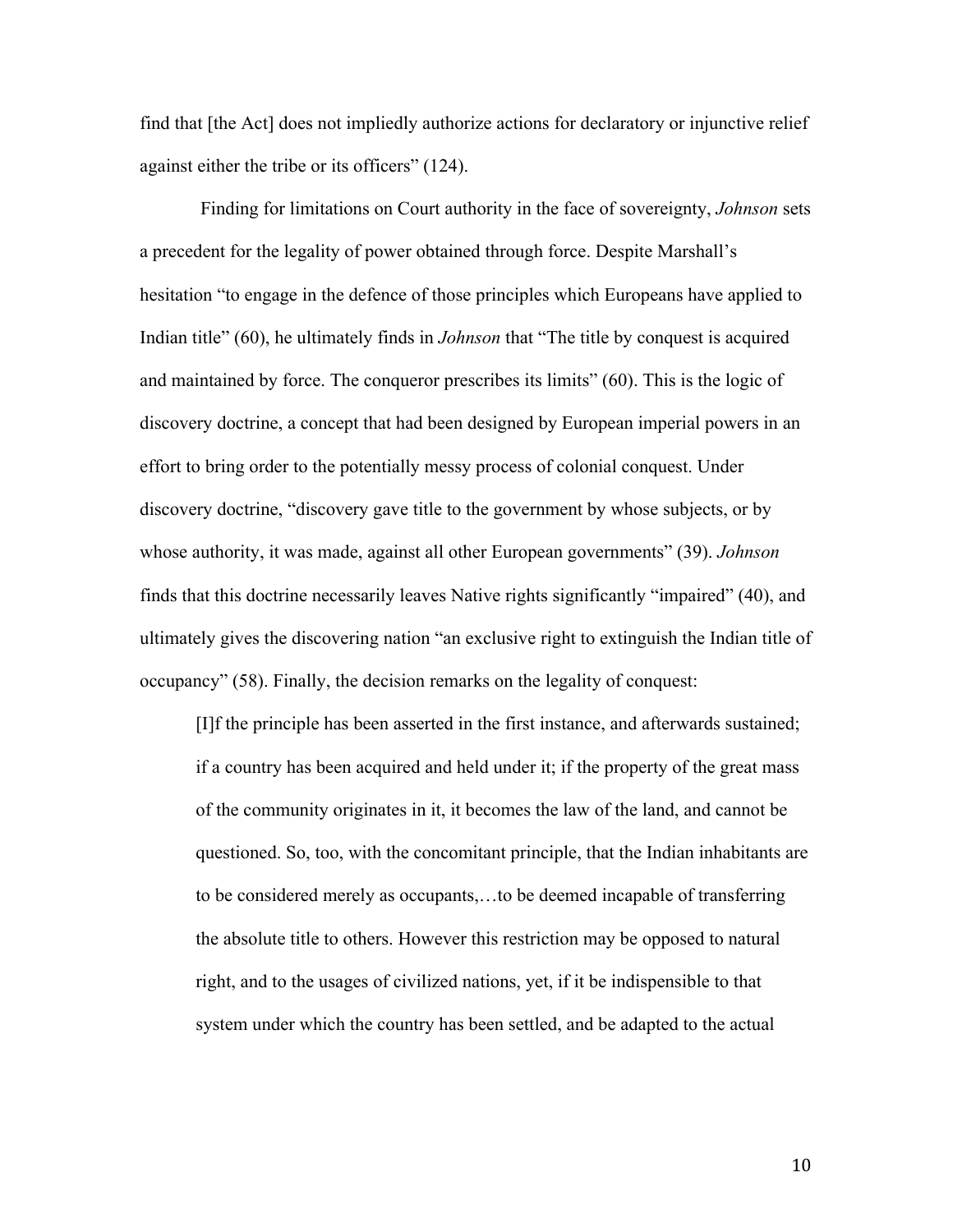condition of the to people, it may, perhaps, be supported by reason, and certainly cannot be rejected by the Courts of justice (63).

Thus, *Johnson* finds the principles of justice and natural rights to be ultimately circumscribed by the practical interests of the sovereign and the hegemonic culture: "as a general rule,…the conquered shall not be wantonly oppressed, and…their condition shall remain *as eligible as is compatible with the objects of the conquest*" (60; my emphasis). Rather than existing as a prior and universal framework to which the sovereign must adhere, justice is defined *by* the sovereign—the Court, whose own power derives from that of the sovereign, must uphold the principles on which this power is based.

The same logic is echoed in *Santa Clara* on two counts. First, in the Court's acknowledgement that "Congress has plenary authority to limit, modify, or eliminate the powers of local self-government which the tribes otherwise possess" (114)—this doctrine of plenary power is nothing more than a euphemism for "title by conquest", an ad hoc legal justification for the denial of rights by the sovereign. And second, in its privileging of tribal sovereignty over gender equality, when in so many other cases it has found against tribal sovereignty: this choice upholds the notion that justice is defined by, and amenable to, the interests of the hegemonic culture. Sarah Song, professor of law and political science, writes:

Why has the federal government deferred to tribal sovereignty in certain affairs and not in others? One important reason…is the fact of intercultural congruence. The sorts of practices that the federal government has been willing to tolerate in Native American communities are similar to the sorts of practices it has tolerated in the dominant culture. With respect to the Santa Clara Pueblo case, it is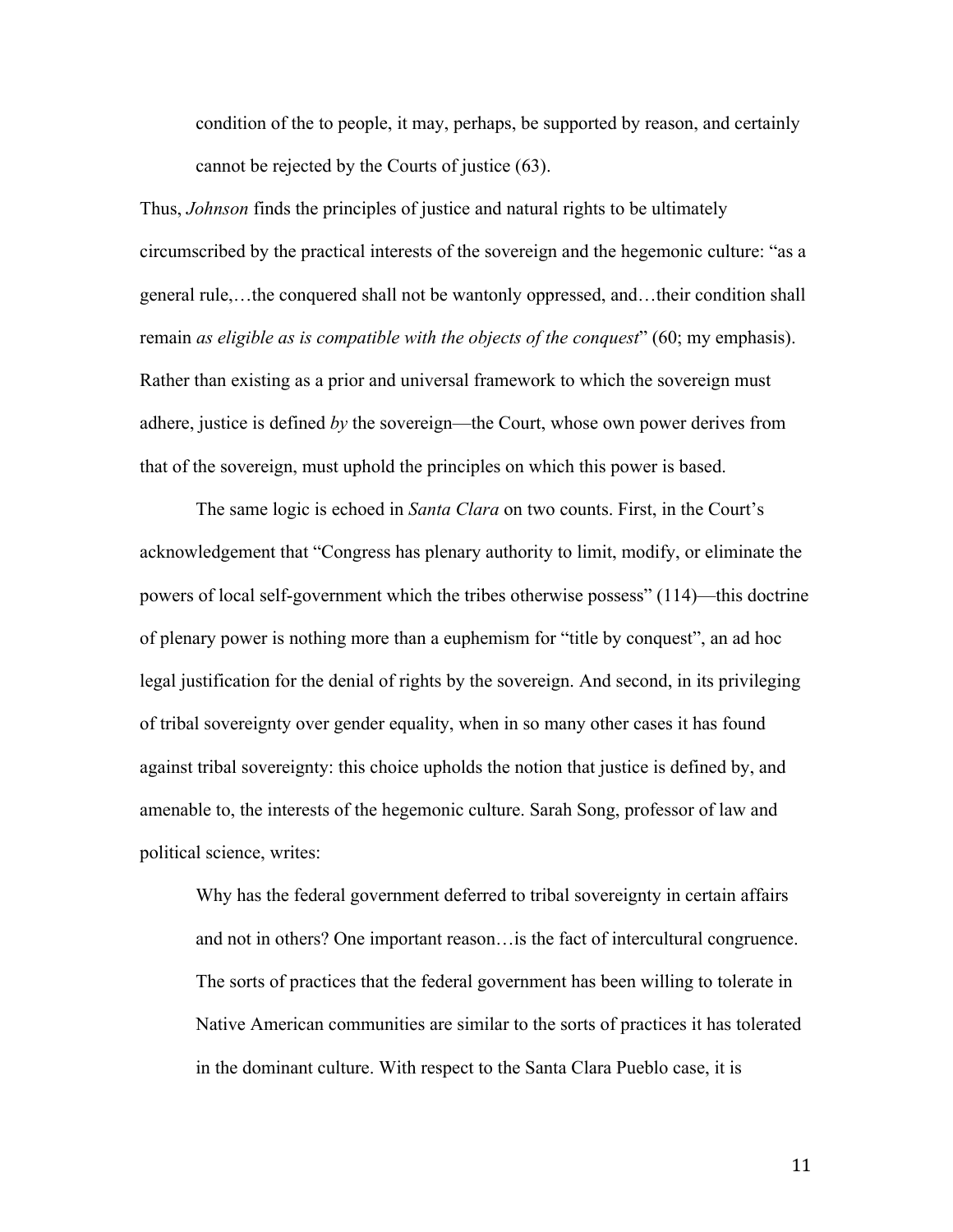important to acknowledge that America's own tradition of gendered citizenship laws bears striking similarity to the gendered membership rules of the Pueblo. Into the 1930s, American women endangered their citizenship status by marrying foreign men, whereas American men who married foreign women automatically made their wives into US citizens (127-8).

Thus, the Court's decision was seemingly based, not on the inherent importance of tribal sovereignty (as stated), but on the importance of patriarchy. The protection of patriarchy in the tribe is a mechanism of cultural colonization.

In finding for tribal sovereignty, the *Santa Clara* decision implicitly supports the reproduction of hegemonic Western culture within the tribe. Gender subordination, largely absent from pre-colonial Indigenous societies, was an import from Europe: "One of the first casualties [of European invasion] was the overt and important participation of many women in the leadership of Indian peoples" (Green 33). As Song describes:

Throughout its history, the US government has played a role in redefining gender relations within Native American communities in both direct and indirect ways. From their very first interactions, Christian settlers, missionaries, and government officials disparaged Native men for their lack of manliness on the grounds that they did not command their wives and children as heads of households…In an attempt to 'civilize' Native Americans, the federal government, often collaborating with evangelical Protestant missionaries, urged or forced Christianmodel monogamy on Native communities. Political and religious officials contended that the first step in assimilating Native Americans was establishing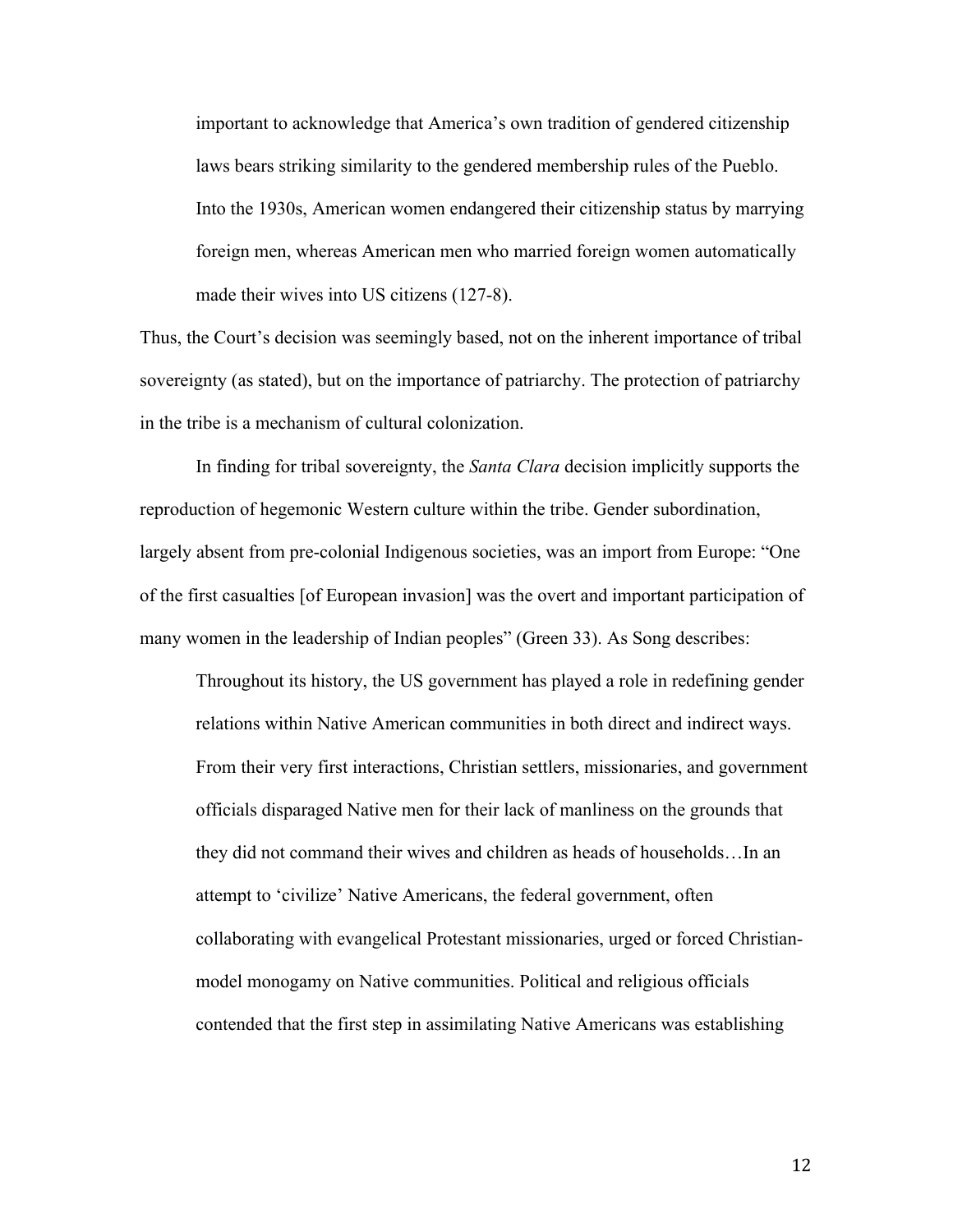monogamous marriage, from which the conventional sexual division of labor, property, and inheritance would follow (121).

Thus, the establishment of patriarchy within Native communities has been both a product and a means of colonization. Patriarchy and gendered oppression represent a rejection of traditional Indigenous values—as Alfred writes, "Gendered violence is endemic in most societies, but the fact that our cultures were founded on gender equality and respect makes it a special betrayal in Native communities" (59). This abandonment of Indigenous culture, and the eventual assimilation of the conquered people into the conquering society, is a goal specifically espoused by *Johnson*:

Most usually, [the conquered] are incorporated with the victorious nation, and become subjects or citizens of the government with which they are connected. The new and the old members of the society mingle with eachother; the

distinction between them is gradually lost, and they make one people (60).

The *Santa Clara* decision, therefore, upholds tribal sovereignty in order to ultimately reinforce the dominance of the colonizing culture over the colonized.

Further, not only does the replication of patriarchal structures reflect tribal internalization of Western culture—it reflects, specifically, the internalization of the logic of colonialism, in which force is a legitimate means of power. Alfred writes:

A crucial feature of the indigenous concept of governance is its respect for individual autonomy. This respect precludes the notion of 'sovereignty'—the idea that there can be a permanent transference of power or authority from the individual to an abstraction of the collective called "government." The indigenous tradition sees government as the collective power of the individual members of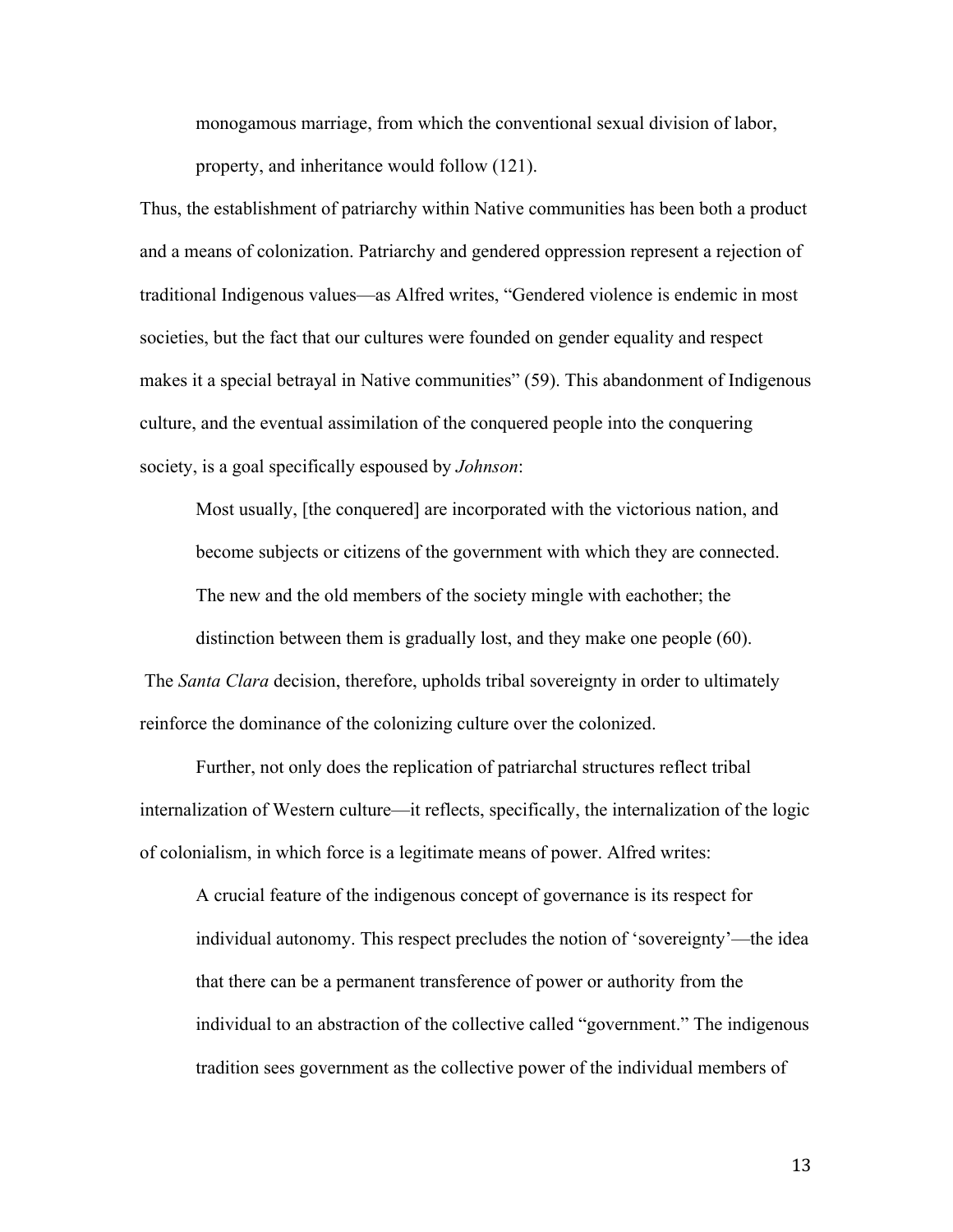the nation; there is no separation between society and state. Leadership is exercised by persuading individuals to pool their self-power in the interest of the collective good (49).

The notion of "tribal sovereignty" thus represents a fundamental rejection of Indigenous values and a legitimation of the very form of government that has been used to deprive the tribes of power. The fundamentally oppressive nature of sovereignty is well demonstrated by the actions of the Santa Clara Pueblo tribal council.

Alfred notes: "The brutal regime of European technological advancement, intent on domination, confronted its opposite in indigenous societies. The resulting nearextinction of indigenous peoples created a vacuum in which the European regime established its political, economic, and philosophical dominance" (45). This domination, illustrated in both the *Johnson* and *Santa Clara* decisions, is based in philosophical traditions that are—at their core—unstable, violent, and oppressive.

The erasure of Indigenous philosophies is thus detrimental, not only to Native societies, but to Western society as well. The ideals around which Western culture is structured—individualism and competition—are ultimately unsustainable and destructive to communities—a term which I am using in the more extensive and meaningful Indigenous sense to include not only humans but all elements of the universe. Western ideologies of power and government are fundamentally hierarchical, oppressive, and corrupt—a very few benefit, at the expense of the rest. As Cheyfitz remarks, "[I]f the United States specifically and the developed world more broadly wants to move beyond the limits of capitalism's imagination and its current destructive form of neoliberal globalization, a particular moment in the history of the modern nation-state, which began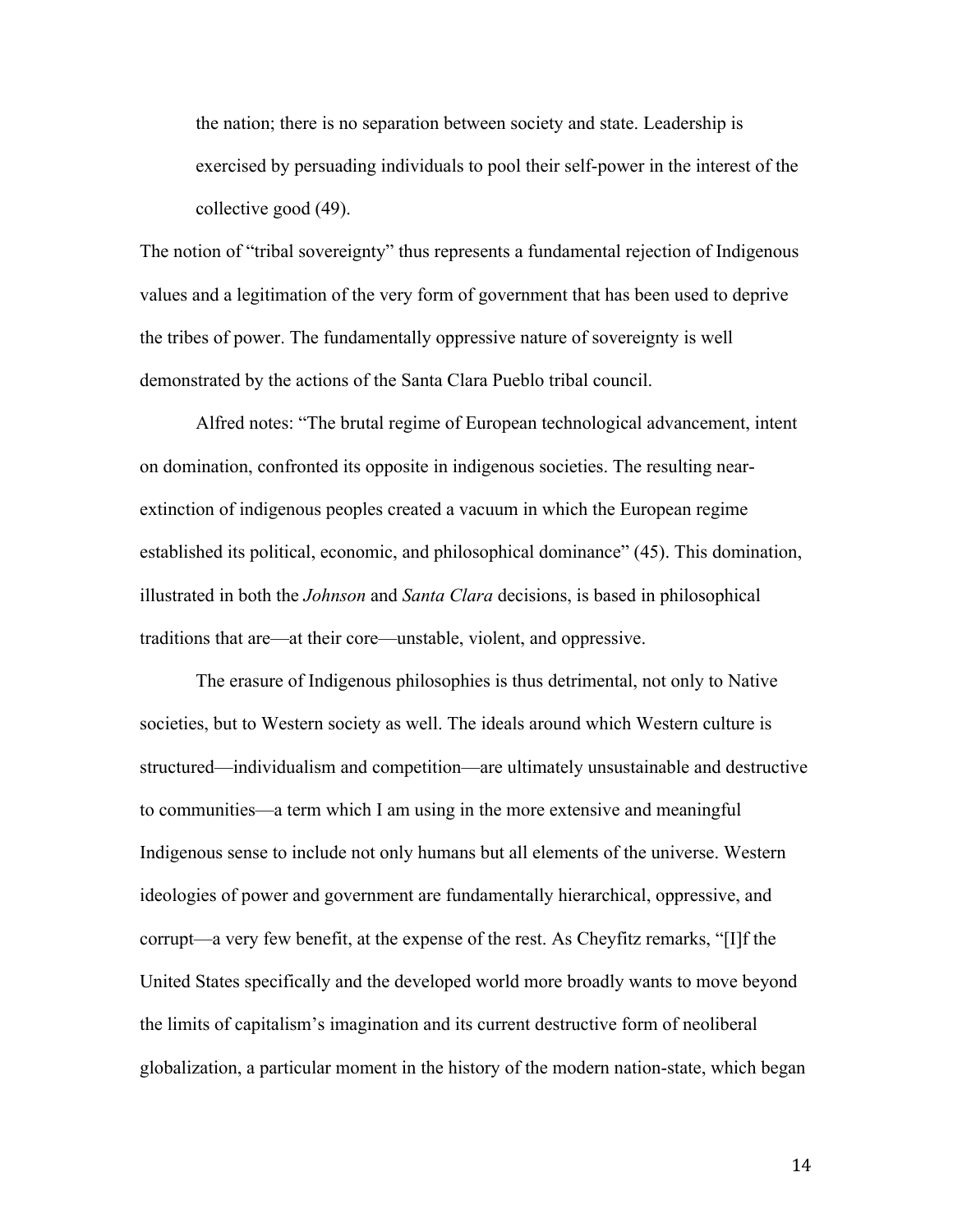its trajectory with the European invasion of the Americas in 1492, then this Westernized world must begin to think seriously in terms of the philosophies that were providing balanced models of social life when unbalanced Europeans arrived violently more than five hundred years ago" (299-300).

It is doubtful, to me at least, that those who currently reap the benefits of Western ideology—in other words, those who wield significant power—have any interest in making such changes. But those people are a vast minority. As I have illustrated here, the "framework of dominance" which structures American society is a tool that is used to oppress both Indigenous people and women, along a vast number of others. And yet this same framework pits these people against each other, such that, as Alfred puts it, "People have been turned into the tools of their own oppression" (101). If there is any hope, it must be in the possibility of overcoming the divisions created by Western ideologies of identity—in a reimagining of the Western "I" as a part of the Indigenous "We". Because, in the words of the great American Revolutionaries who founded a nation on stolen land, "United we stand, divided we fall."

## Works Cited

- Alfred, Taiaiake. *Peace, Power, Righteousness: An Indigenous Manifesto*. 2nd ed. Don Mills, Ont.: Oxford UP, 2009. Print.
- Cheyfitz, Eric. "What Is a Just Society? Native American Philosophies and the Limits of Capitalism's Imagination: A Brief Manifesto." *South Atlantic Quarterly* 110.2 (2011): 291-307. Web.

Foucault, Michel. *Discipline and Punish: The Birth of the Prison*. New York: Vintage,